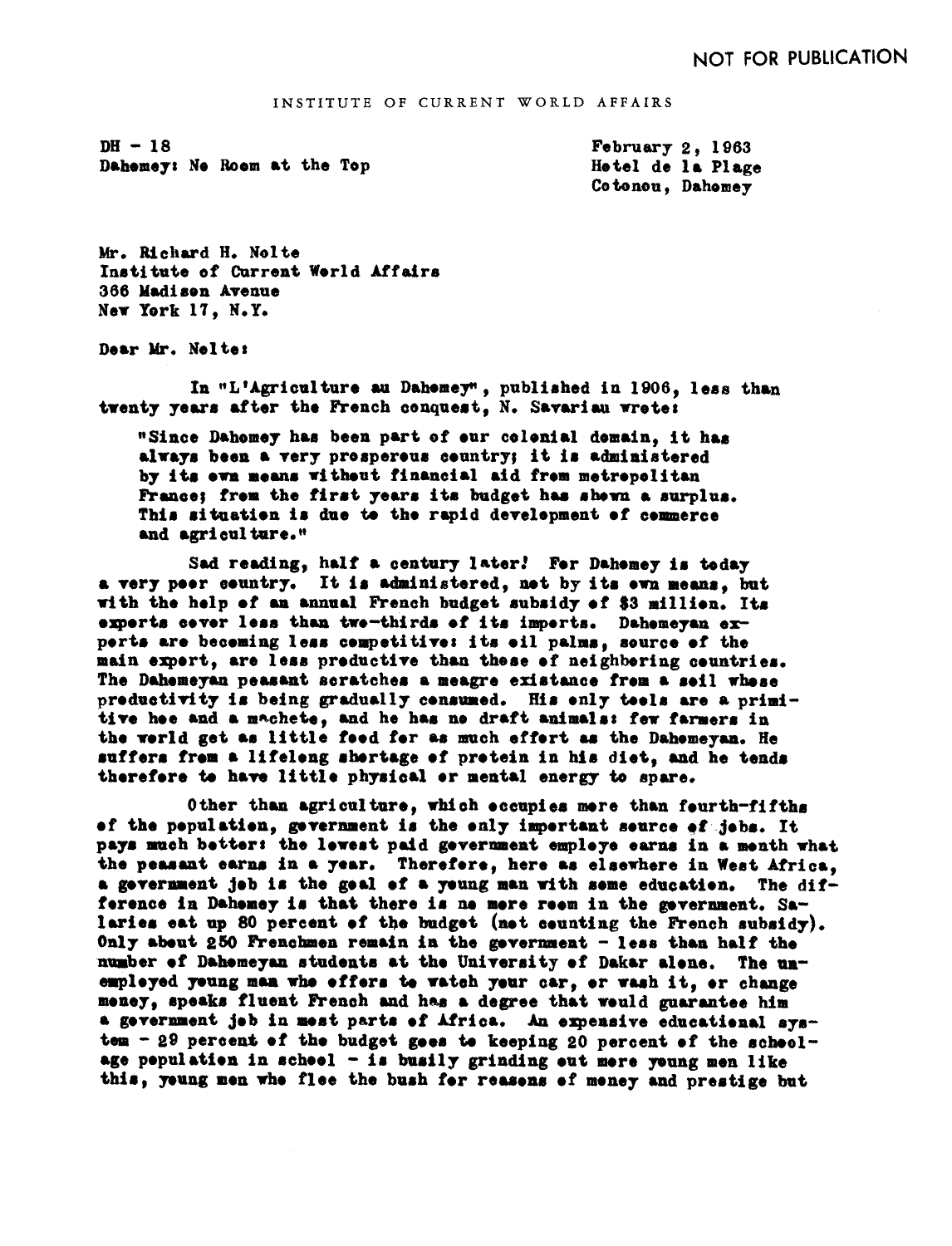$DH - 18$  -2 -

for whom the city has no room. To add to the burden of unemployment, seme  $50,000$  Dahomeyans in other countries of Africa are likely to be ferced to come home eventually;  $12,000$  were driven out of the Ivory Ceast in 1958.

Faced with enrushing bankrupcy, the Dahemeyan gevernment suddenly bestirred itself last year. Though Dahomey is conventionally classed as a "censervative" African state, it set out on an agricultural program unparalleled in its rigor. Every village in Dahemey was ordered to start a cellective field; village leaders who did net ebey were simply tessed in jail. The gevernment had two goals in mind: to increase by 20 percent the land under cultivation. and te teach better farming practices which the peasants weuld then apply on their own land. The peasants can work both their land and the collective, the government argues, since they now only work 80 to 120 days. a year. At first the entire revenue from the collectives was to go to such social projects as schools and dispensaries, but the state quickly backed down and decided to let the peasants themselves have 50 percent of the money earned from the collective crop.

Their first crep has net yet been harvested, so it is too early to pass judgement on the collective fields. Recent reports to the government, written after the fields were well underway, show many failures but also many apparent suece8ses. Most of the colleetive fields I visited showed the effects of bungling or neglect; but in each case I was told that the yield from the collective, low as it night be in relation te what it should bo, veuld still be higher than the miserable yields on the peasants' own land (for example, 100 kilograms of cotton to the hectare)

However  $-$  and leaving aside all ideological preferences  $$ the collectives are epen to some serious doubts. The first and simplest is the possibility that added production on the collectives will be balanced by reduced production on individual fields. True, the peasant only works 100 days a year, but the peak season comes at the same time on his field and on the cellective, and his stamina is so low that not much more effort can be required of him. Will the peasant gain enough to motivate him to work voluntarily in the collective next year? In theery, yes. But the peasant new is disceuraged by an archaic marketing system in which corn, for example, falls to 7 francs a kilo at harvest time and jumps to 50 francs in a couple of months. The government has premised te buy all the cellectives preduce - but it dees net seem to have storage space for the crops. And, in a society where corruption is commonplace, village leaders and government officials are likely to siphon off much of the 50 percent share that is supposed to ge the the peasants. But despite these pessibilities of failure, the collectives will be worthwhile  $-$  this is the reasoning of some dedica-- this is the reasoning of some dedica-<br>d in spreading better farming methods.<br>mey is trying to settle some of its ted Dahomeyans - if they succeed in spreading better farming methods.

At the same time, Dahomey is trying to settle some of its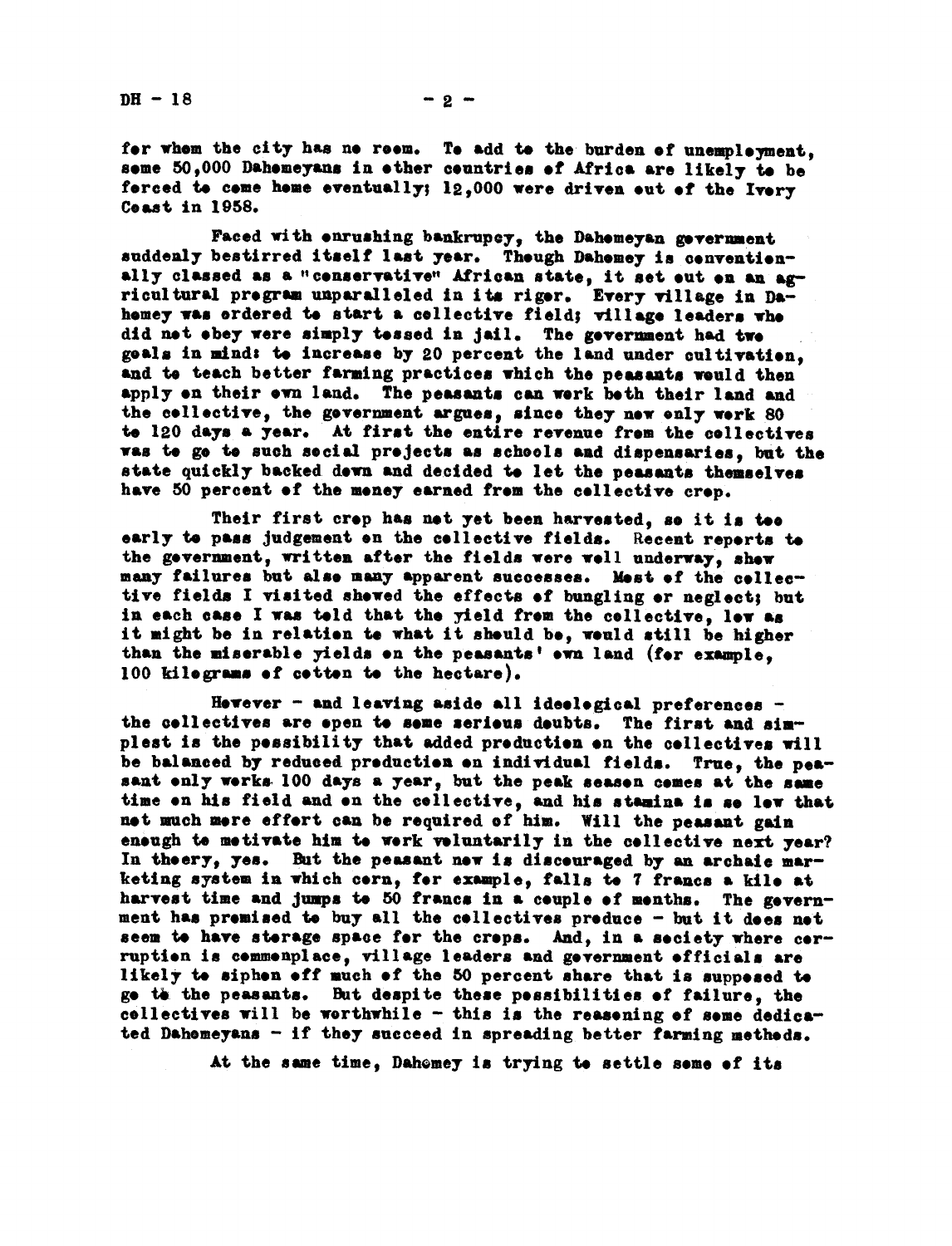unemployed youth on the land. The results of these experiments, which so far have generally failed, show how hard it is to do anything about this basic African problem. The theory is that the young men will stay on the land if the government can help them earn a decent income. This theery gets ne enceufagement from what happened at a place called Hinvi. There the gevernment settled 40 unemployed youths from the ctty many of whom had originally come from the countryside, When the revenue from the first crop was divided, after the state's expenses were deducted, each youth found that he had earned  $10,000$  francs  $(340)$  clear, plus his keep. This amount, earned in six months, is more than the average peasant clears in a year. The boys asked for a two-week vacation. After the vacation, the majority failed to return to Hinvi; even after considerable official pressure on their relatives, one-third of the young men refused to go back. And yet 10,000 francs was mere than any of them had ever earned, or even seen, in their lives.

In another experiment, the state provided loans and land for 14 families expelled from the Ivory Coast. When I visited them. several men had drepped out, less land had been planted than last year, and the group was deeply in debt to the government. They said: "We needmore money from the government... It would be all right for peasants, but not for us..." The records of the technical lycee and the trade school show that only about one-fourth of their graduates are working in the trades they learned; more than ene-fourth are unemployed and the rest have Jobs that have no relation to their education. "They have exaggerated ideas of the jobs they should have," the Dahomeyan director of the technical lycee said of his graduates.

These wexaggerated ideas" are ef course the preduct of a system in which the minority that goes to school is led to expect the money and prestige of government jobs. For a young man to work as an artisan, much less as a farmer, is to accept lifelong defeat. The young men who refused to return to the farm at Hinvi were, in poker terms, splitting a pair ef sixes in order to draw to a straight They prefer to hang around the city as long as there is any chance. even the faintest, that some relative may help them settle on the state's payrell.

The French-derived system of education, which bears much of the blame for this situation, is supposed to be overhauled in the next few years. The plan is to create combined farm cooperatives and schools. In these the children would learn to read and write and would practice modern agriculture; the school's fields would previde the children with the adequate diet they do not get at home. The plan contains the most searching criticism I have seen of the effects of transplanted French education in Africa, but it has one all-imprtant drawback: it is a French, not a Dahomeyan plan, which Dahomey received from a group of French experts. There does not seem to be much enthusiasm among Dahomeyan officials for discarding the system under which